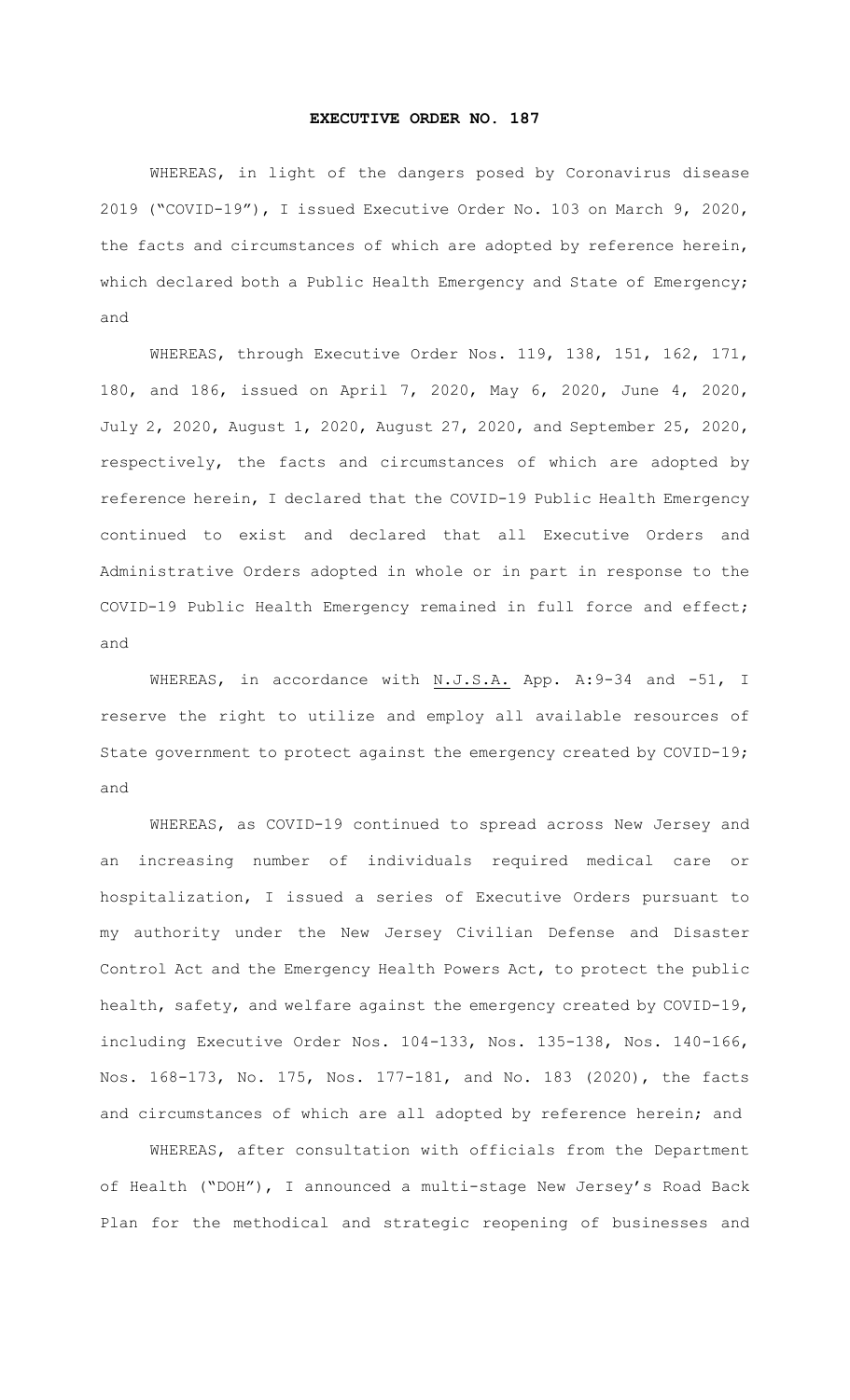activities based on scientific data and metrics concerning the level of disease transmission risk and essential classification; and

WHEREAS, organized sports play a crucial role in an individual's physical and mental development, and for a number of athletes, organized sports offer the possibility of collegiate scholarships or other opportunities; and

WHEREAS, on May 29, 2020, I signed Executive Order No. 149, which allowed organized sporting activities to resume on June 22, 2020, in outdoor settings, provided that they did not involve person-to-person contact or individuals routinely interacting in close proximity; and

WHEREAS, Executive Order No. 149 (2020) also directed the Commissioner of the DOH to issue health and safety standards regarding sporting activities before June 22, 2020; and WHEREAS, on June 15, 2020, the Commissioner of the DOH issued Guidance for Sports Activities (the "Guidance"), which categorized sports as "High Risk", "Medium Risk", and "Low Risk"; and

WHEREAS, the Guidance stated that practices and competitions for Low Risk sports could resume on June 22, 2020 in outdoor settings, because pursuant to Executive Order No. 149 (2020), they do not involve person-to-person contact and do not routinely entail individuals interacting within six feet of one another; and

WHEREAS, the Guidance noted no-contact practices for Medium Risk and High Risk sports could also resume on June 22, 2020, in outdoor settings, consistent with Executive Order No. 149 (2020); and

WHEREAS, on July 8, 2020, I issued Executive Order No. 163, which among other things, stated that practices and competitions for Low Risk sports and no-contact practices for High or Medium Risk sports could resume in both outdoor and indoor settings; and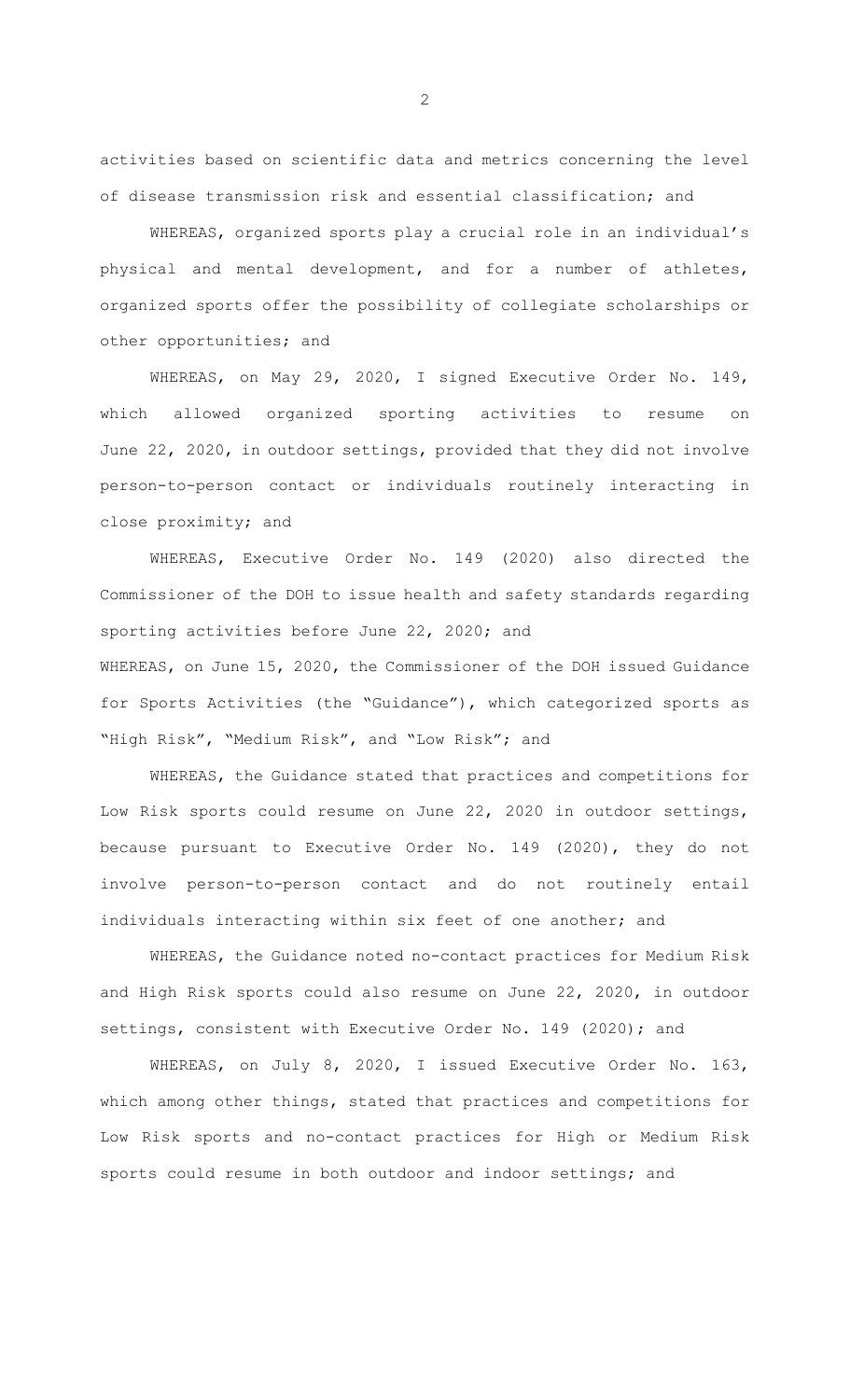WHEREAS, Executive Order No. 163 (2020) also stated that contact practices and competitions for Medium Risk sports were permitted to resume, but in outdoor settings only; and

WHEREAS, Executive Order No. 163 (2020) noted that contact practices and competitions for High Risk sports remain prohibited in both indoor and outdoor settings; and

WHEREAS, on July 20, 2020, I issued Executive Order No. 168, which allowed contact practices and competitions for High Risk sports in outdoor settings only, meaning that contact practices and competitions for both Medium Risk and High Risk sports have been permitted in outdoor settings but prohibited in indoor settings; and

WHEREAS, there are certain Medium and High Risk sports that require the use of indoor facilities and cannot be readily played outside; and

WHEREAS, the feasibility of conducting organized sporting activities outside will decrease as the weather becomes colder; and

WHEREAS, by expressly authorizing Medium and High Risk sports to resume contact practices and competitions in indoor settings, organizers and participants will be required to abide by the protocols outlined in the Guidance and will be subject to additional monitoring by leagues, associations and similar entities, thereby minimizing the potential risk associated with the activities; and

WHEREAS, the indefinite prohibition of contact practices and competitions in indoor settings would be highly disruptive to individuals' athletic careers, which could both affect individuals' personal and professional development and endanger certain financial opportunities for individuals, such as collegiate scholarships; and

WHEREAS, Paragraph 7 of Executive Order No. 148 clarified that professional athletes could fulfill their job duties, meaning professional sporting activities associated with Medium and High Risk sports have been permitted indoors, and there are no confirmed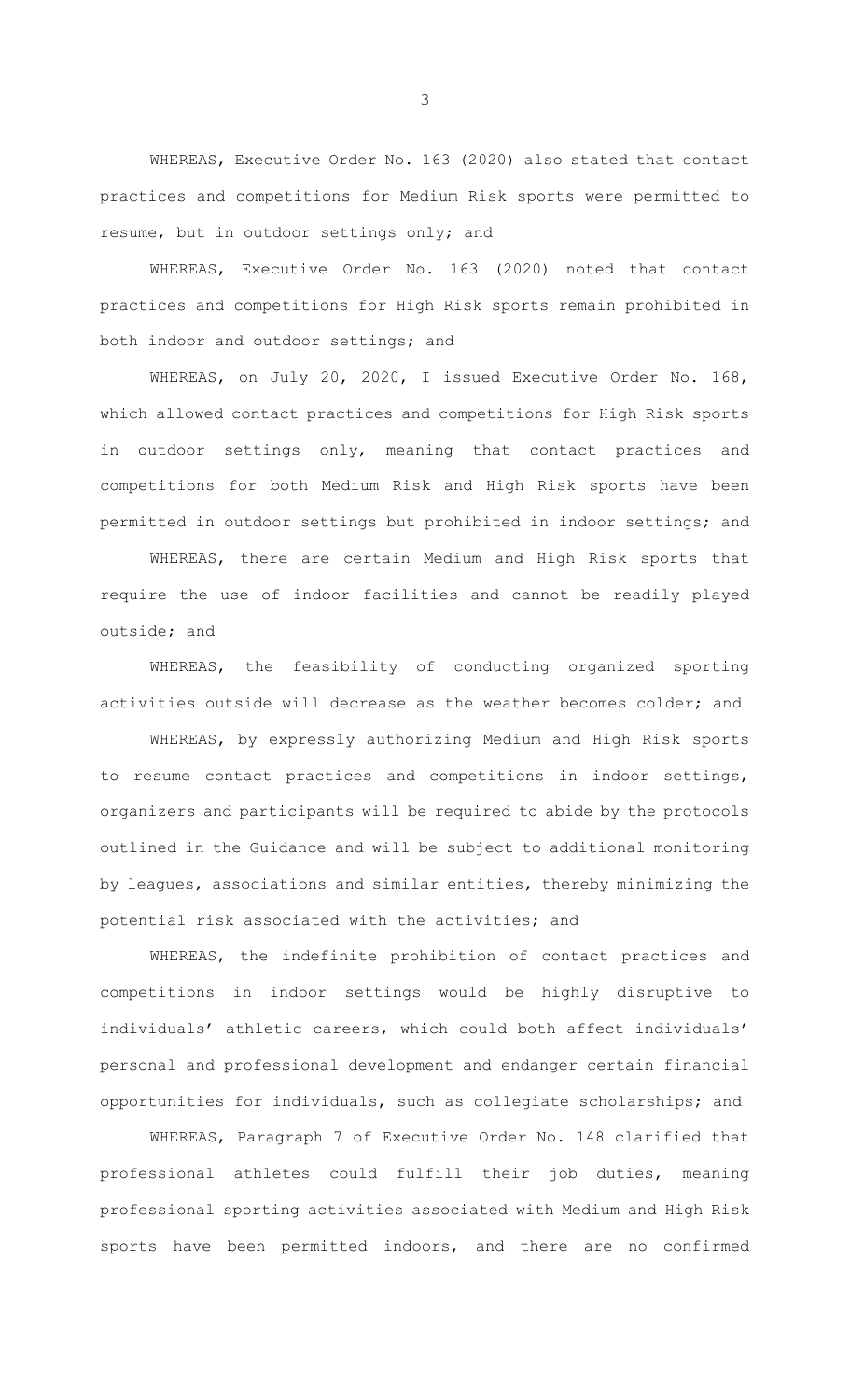COVID-19 outbreaks in New Jersey related to professional sporting activities indoors; and

WHEREAS, organized sports typically involve a common, defined group of people interacting, which makes contact tracing easier in the event there are identified cases of COVID-19; and

WHEREAS, because of our continued progress, we can now allow Medium and High Risk sports to resume contact practices and competitions in indoor settings; and

WHEREAS, certain sports practices and competitions require more than 25 individuals to be present, when accounting for players, coaches, referees, and other necessary individuals, and the formal nature of such events makes it easier to ensure that health and safety protocols are being appropriately followed; and

WHEREAS, the Constitution and statutes of the State of New Jersey, particularly the provisions of N.J.S.A. 26:13-1 et seq., N.J.S.A. App. A: 9-33 et seq., N.J.S.A. 38A:3-6.1, and N.J.S.A. 38A:2- 4 and all amendments and supplements thereto, confer upon the Governor of the State of New Jersey certain emergency powers, which I have invoked;

NOW, THEREFORE, I, PHILIP D. MURPHY, Governor of the State of New Jersey, by virtue of the authority vested in me by the Constitution and by the Statutes of this State, do hereby ORDER and DIRECT:

1. No-contact practices, contact practices, and competitions for sports defined as "Low Risk", "Medium Risk", and "High Risk" by DOH's "Guidance for Sports Activities" are permitted in both outdoor and indoor settings. All activities referenced in this Paragraph are subject to the "Guidance for Sports Activities" issued by the Commissioner of the DOH, and such activities must comply with all applicable laws, regulations, and Executive Orders, including restrictions on recreational and entertainment businesses in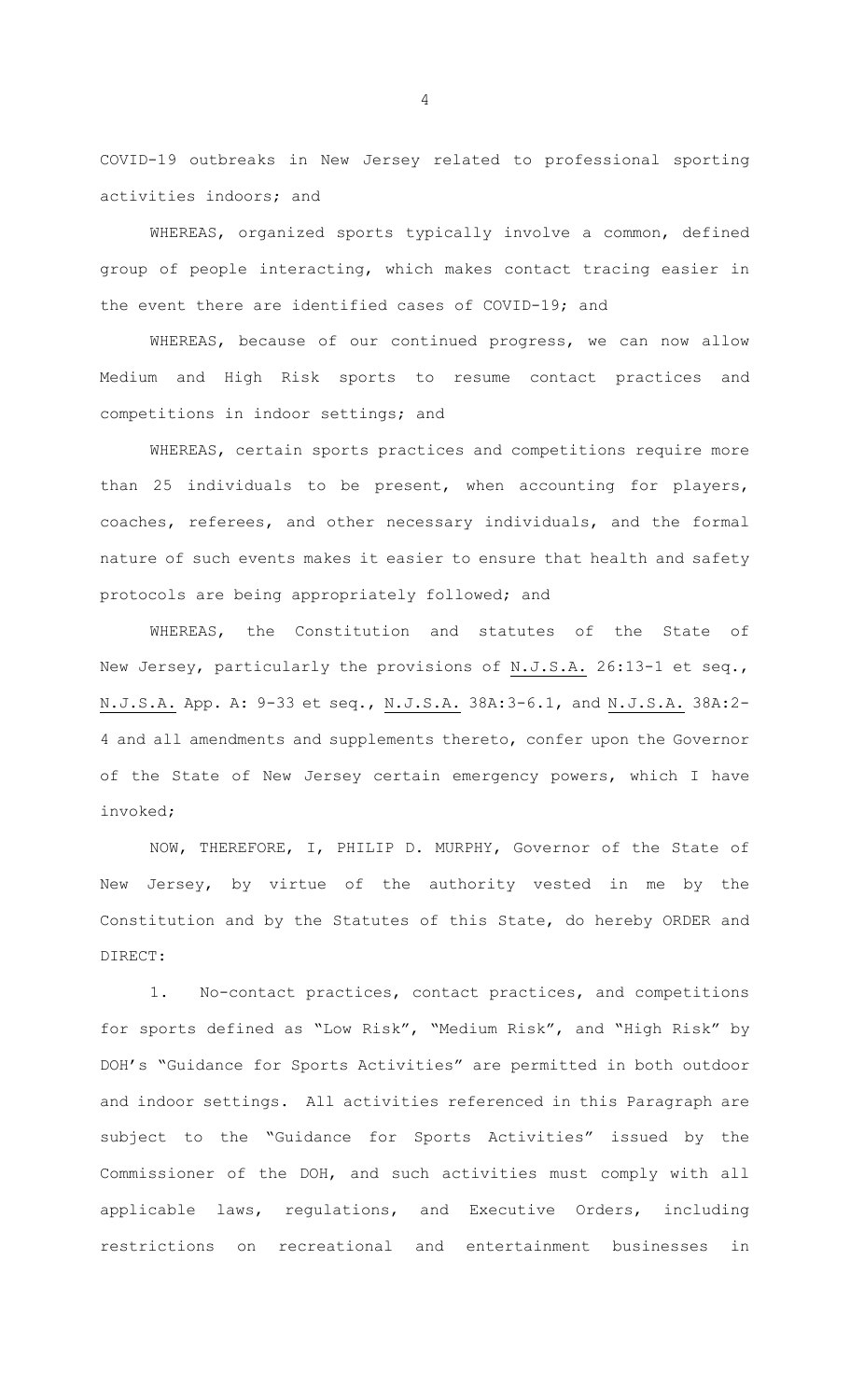Paragraph 7 of Executive Order No. 157 (2020) and restrictions on gatherings in place at the time the sporting activities occur. Paragraph 13 of Executive Order No. 149 (2020), Paragraph 6 of Executive Order No. 163 (2020), and Paragraph 1 of Executive Order No. 168 (2020) are superseded to the extent that they are inconsistent with the provisions of this Paragraph.

2. No-contact practices, contact practices, and competitions that are conducted indoors are subject to the current indoor gathering limit of 25% of the capacity of the room in which it takes place, with such limit not to exceed 25 persons or be smaller than 10 persons. However, if the number of individuals who are necessary for a no-contact practice, contact practice, or competition, such as players, coaches, and referees, is greater than 25 persons, such a no-contact practice, contact practice, or competition may proceed, as long as no individuals are present who are not necessary for the no-contact practice, practice, or competition, such as spectators. If this exception applies, the number of individuals at such an indoor gathering still may not exceed 25% of the capacity of the room in which it takes place, and such limit may not exceed 150 persons.

3. The State Director of Emergency Management, who is the Superintendent of State Police, shall have the discretion to make additions, amendments, clarifications, exceptions, and exclusions to the terms of this Order.

4. It shall be the duty of every person or entity in this State or doing business in this State and of the members of the governing body and every official, employee, or agent of every political subdivision in this State and of each member of all other governmental bodies, agencies, and authorities in this State of any nature whatsoever, to cooperate fully in all matters concerning this Order.